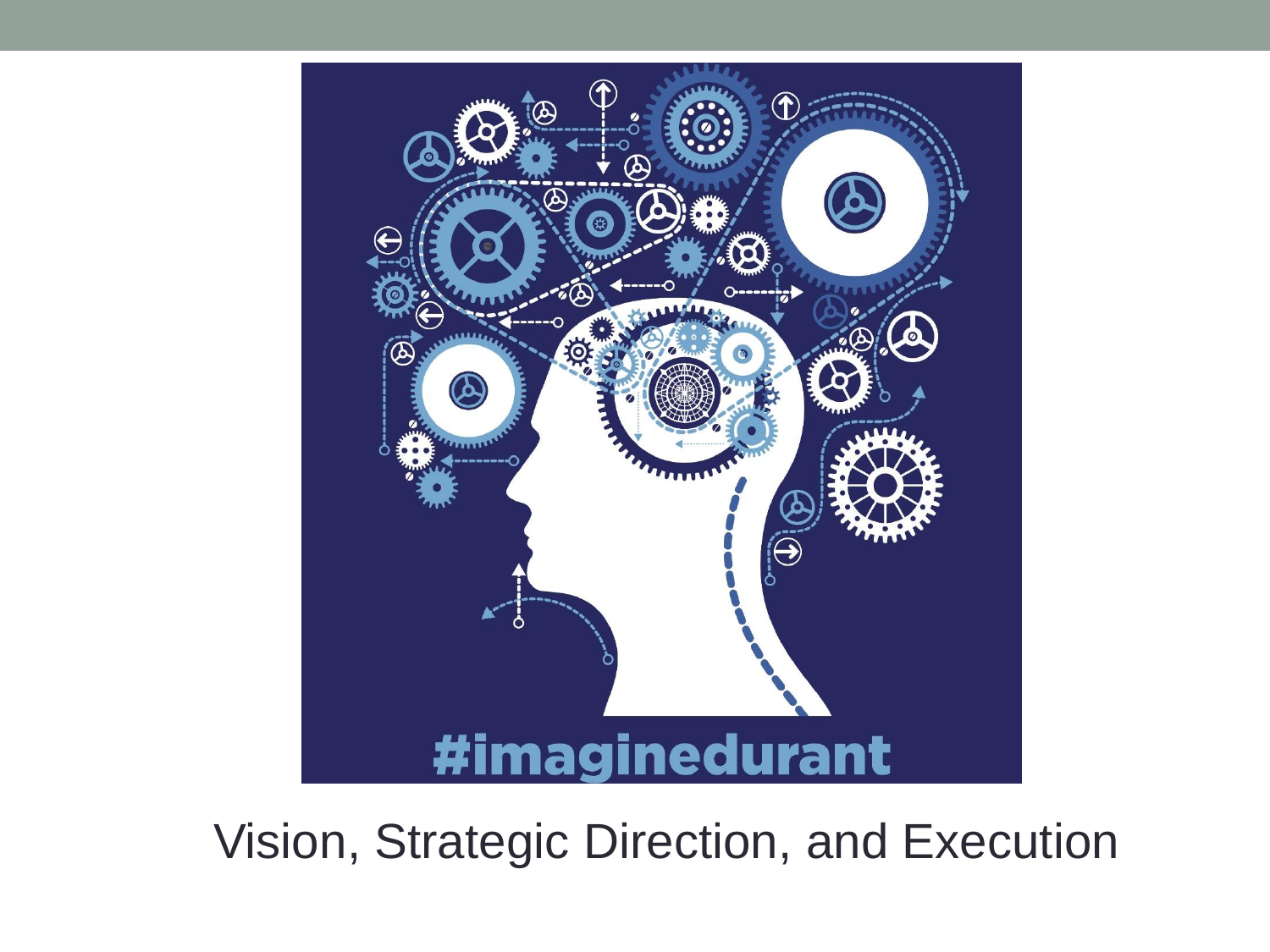# Vision

Durant is a thriving community where citizens are out and about enjoying their space. They have trust and peace with city governance and as a result feel safe and secure. Preserving the "old Durant" while advancing to a "new Durant" makes it a community so rich in character and opportunities that no citizen can imagine a better place to live.

Durant has some of the best dining and night life around. It is well maintained, with great streets, is lush in greenery and citizens are environmentally aware. Families are healthy and happy and utilize the community to walk, run, bike and enjoy their time together. Citizens are diverse, well educated, motivated and above everything, they care.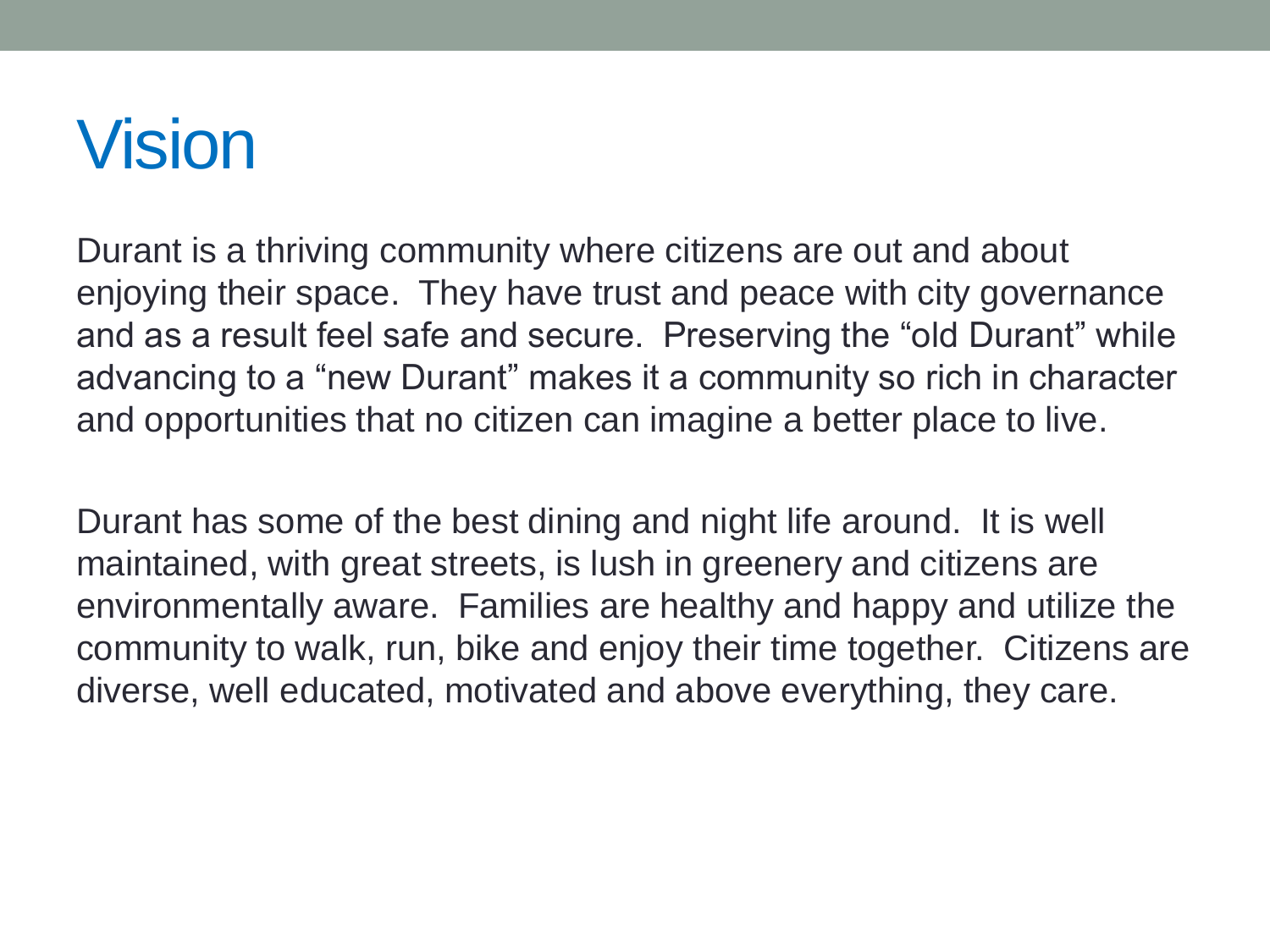

Master Code: Care for yourself, care for others, care for this place.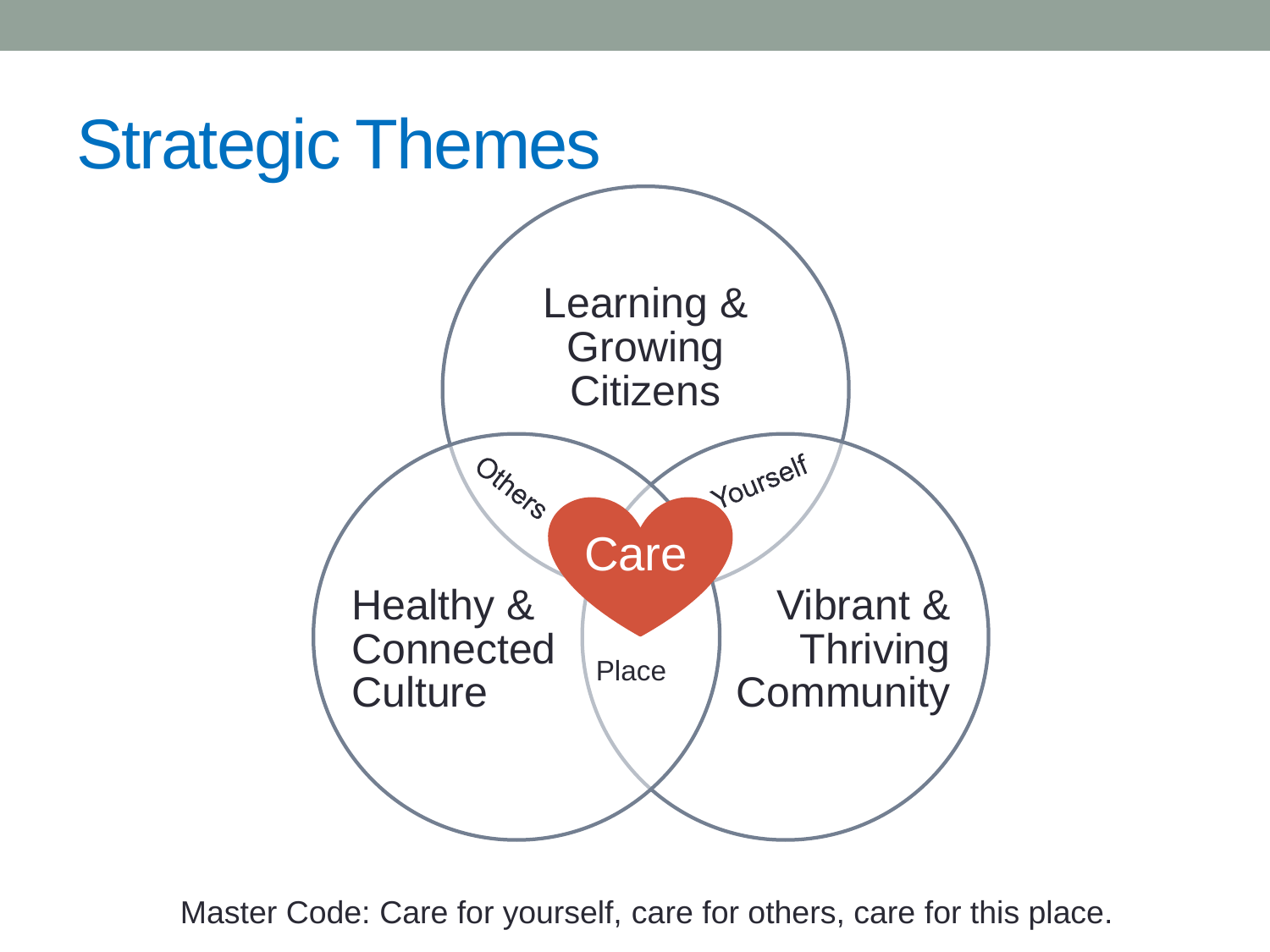# **Strategic Direction**

We care for our community and want to see its heritage embraced as well as progress take place that excites generations to come. Together, with one shared vision, we will build and maintain an amazing town we call home.

Learning & Growth for All Citizens

Continuous journey of learning for every generation resulting in enriched lives and families. Grow. Educate. Develop.

### Healthy & Connected Culture

Excellence in livability, with opportune neighborhoods, great dining and entertainment experiences, and a healthy, active setting where citizens build relationships with one another Living. Playing. Wellbeing.

Progressive and intentional community planning around infrastructure, beautification and economic growth. Vibrant. Thriving . Proud.

Vibrant & Thriving Community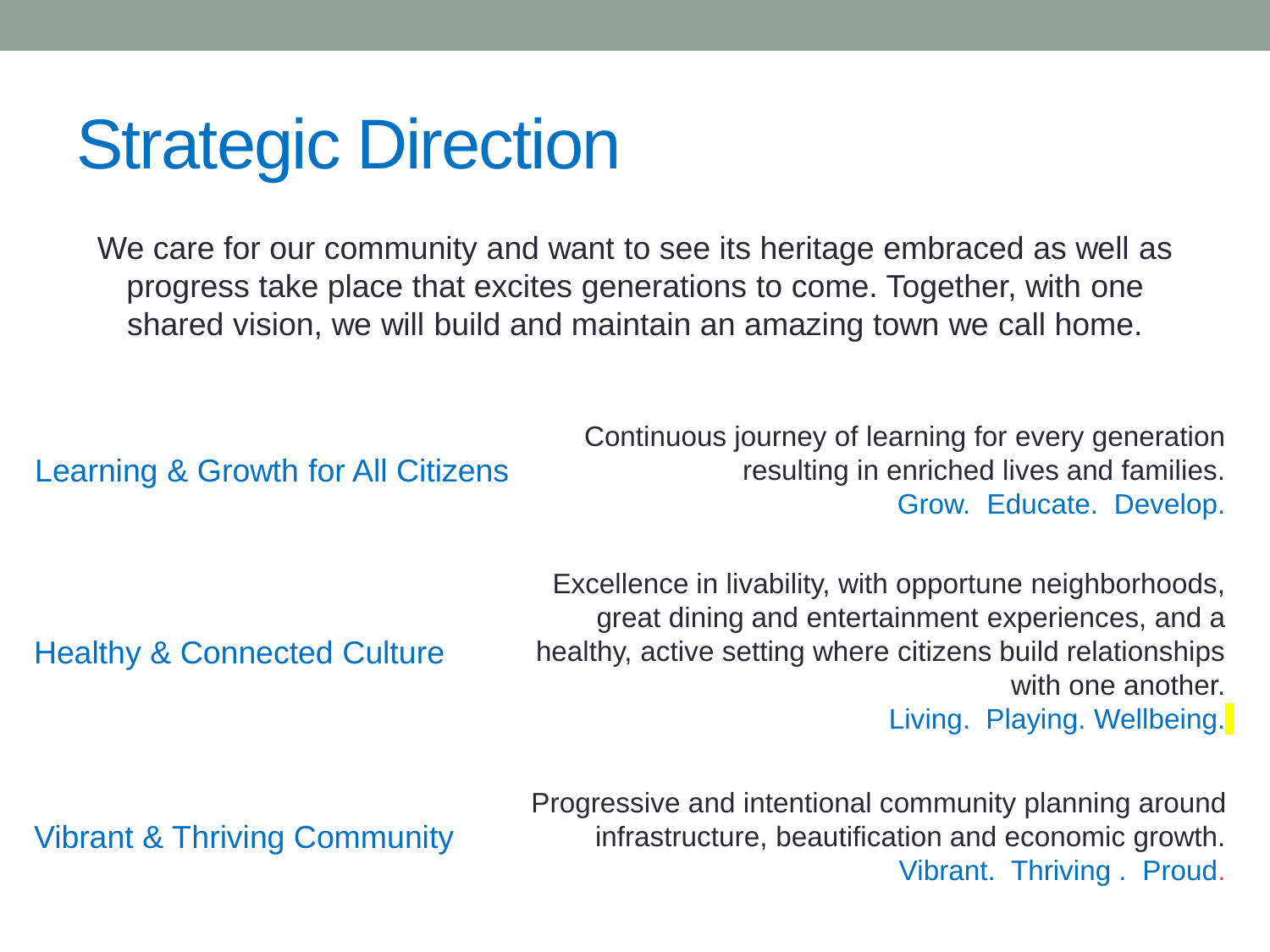# Execution Map

### **(GROW)**

 **Grow citizen participation, education and income opportunities especially in marginalized and less advantaged socio and economic areas.**

### **(EDUCATE)**

 **Create a world-class educational system that is demand driven, responsive to the needs to Durant businesses and communities, fosters innovation and facilitates entrepreneurship.** 

### **(DEVELOP)**

 **Develop people by recruiting and retaining the next generation of talent & community leaders by connecting all generations with leadership development with core values.**

### **Learning & Growth for All Citizens Healthy & Connected Culture Vibrant & Thriving Community Healthy & Connected Culture**

### **(LIVING)**

 **Create healthy environments by developing a community master plan & plans for mature, revitalized neighborhoods and well developed new housing.**

### **(PLAYING)**

 **Connect people with one another through arts, sports, food, faith and community activities so caring for one another is a spiritual outcome.**

### **(WELLBEING)**

 **Improve quality of life (as a state of complete physical, mental and social wellbeing) through improving health measure results, accessibility and affordability.** 

### **(VIBRANT)**

 **Develop a proactive plan for infrastructure that creates a vibrant economy and grows community.**

### (**THRIVING**)

 **Develop a thriving economy that encourages small business, entrepreneurship and supports work force development.**

### **(PROUD)**

 **Encourage community pride through engaging community members, providing opportunities for personal expression, and collective enrichment. (community brand)**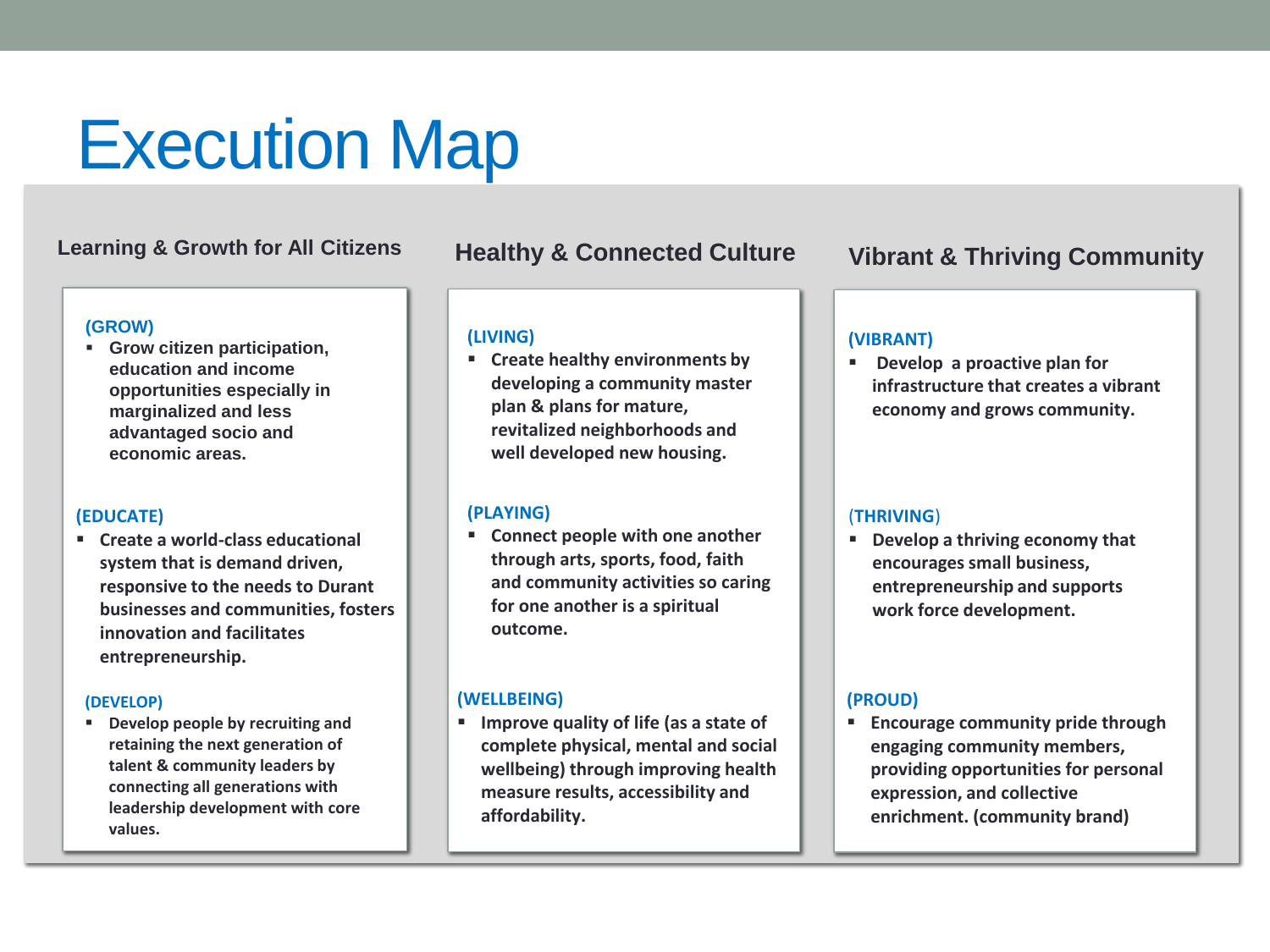# **5 Year Path**

|                                    | Year 1                                                                                                                                                                                                                                                                                                                                                                                                                                                                                                                                                                                                                                                                         | <b>Year 2 &amp; 3</b>                                                                                                                                                                                                                                                                                                                                                                                                                                                                                                                                                                                                                                                                                                                                                                                                                                                                                                                                                                                                                                | <b>Year 3 &amp; 4</b>                                                                                                                                                                                                                                                                                                                                                                                                                                                                                                                                                                                                                                                                                                                                                                                                                                                                |
|------------------------------------|--------------------------------------------------------------------------------------------------------------------------------------------------------------------------------------------------------------------------------------------------------------------------------------------------------------------------------------------------------------------------------------------------------------------------------------------------------------------------------------------------------------------------------------------------------------------------------------------------------------------------------------------------------------------------------|------------------------------------------------------------------------------------------------------------------------------------------------------------------------------------------------------------------------------------------------------------------------------------------------------------------------------------------------------------------------------------------------------------------------------------------------------------------------------------------------------------------------------------------------------------------------------------------------------------------------------------------------------------------------------------------------------------------------------------------------------------------------------------------------------------------------------------------------------------------------------------------------------------------------------------------------------------------------------------------------------------------------------------------------------|--------------------------------------------------------------------------------------------------------------------------------------------------------------------------------------------------------------------------------------------------------------------------------------------------------------------------------------------------------------------------------------------------------------------------------------------------------------------------------------------------------------------------------------------------------------------------------------------------------------------------------------------------------------------------------------------------------------------------------------------------------------------------------------------------------------------------------------------------------------------------------------|
| Learning & Growth for All Citizens | Connect Durant Educational institutes with<br>businesses.<br>Create a long-term master plan to increase High<br>٠<br>School and VOTECH graduation rates<br>Support and mentor students seeking volunteer<br>$\blacksquare$<br>opportunities<br>Multi Generational teaching of reading.<br>$\blacksquare$<br>Develop VOTECH local Strategy for workforce.<br>$\blacksquare$                                                                                                                                                                                                                                                                                                     | Improve low income citizens/students access to participate<br>in educational development.<br>Develop internships between businesses and education so<br>$\blacksquare$<br>that kids connect things to do with their education<br>experiences.<br>Empower citizens to take responsibility with community led<br>$\blacksquare$<br>initiatives.<br>Utilize senior centers to help develop youth (generations<br>$\mathbf{r}$<br>teaching generations).<br>Promote and support apprentice programs certified by the<br>$\blacksquare$<br>Apprenticeship and Training Bureau.                                                                                                                                                                                                                                                                                                                                                                                                                                                                            | • Continue to be mindful of socioeconomic and class<br>segregation and enable changes for integration.<br>Commit to effective, innovative public schools that graduate<br>$\mathbf{r}$ .<br>students prepared for secondary education.<br>Design a strong University system that works with public<br>$\blacksquare$<br>schools, the higher education system and Durant area<br>employers to develop, train and retain a competitive<br>workforce.<br>Develop job opportunities for SOSU students to match skill<br>$\blacksquare$<br>sets of graduates and keep them in Durant.<br>Develop Food Forest / Rooftop Garden-Open sourcing of<br>food for the community. Elders giving knowledge to younger<br>people wanting to learn how to grow their own food.                                                                                                                       |
| Healthy and Connected Culture      | Develop City Plan for districts & neighborhoods.<br>Develop city plans for increasing and creating<br>$\blacksquare$<br>diversity in housing. Set targets and work<br>towards them.<br>Develop specs and locations for front porch<br>٠<br>housing.<br>Create plans to develop world class "Central<br>$\blacksquare$<br>Park".<br>Develop a community calendar and website.<br>$\blacksquare$<br>Encourage churches to combine outreach<br>٠<br>(ministry alliance).<br>Foster a safe community through mapping &<br>٠<br>monitoring safe routes to schools.<br>Develop & expand trails & sidewalks.<br>Support Farmers Market & encourage farm to<br>٠<br>table restaurants. | Enlarge school boundaries lines to include Silo (and other)<br>school districts.<br>Develop environmentally informed building codes for<br>٠<br>housing developers and enforce them.<br>Develop multiple strategies of home ownership with<br>٠<br>financial institutions, state and federal funding bodies.<br>Expand Durant city boundaries north west and east and<br>ж.<br>consider annexing in the future (Calera, Silo).<br>Increase housing for elderly and senior citizens.<br>٠<br>Integrate art with a community/university partnership.<br>٠<br>Improve family quality of life by developing recreational<br>ж.<br>and entertainment venues for all generations.<br>Create a vibrant downtown with coffee shops, restaurants,<br>$\mathbf{m}$<br>downtown theatre & unique shops with better parking.<br>Collaborate to create a better, more affordable healthcare<br>$\mathbf{R}$<br>system for Durant residents.<br>Reduce the stigma associated with mental health by<br>л.<br>promoting an understanding of it and plans to heal it. | Develop McKinney Style Housing in northwest and northeast<br>brown and green fields.<br>City and State Social Services develop strategy and funding<br>٠<br>for homeless shelter and transitional living.<br>Improve housing stock downtown by developing lofts and<br>٠<br>renovating existing commercial for mixed use.<br>Revitalize and restore core housing in Old Durant.<br>$\blacksquare$<br>Map a plan for growth through employing sustainable growth<br>٠<br>& development practices.<br>Make OKLAHOMA SHAKESPEAREAN FESTIVAL World<br>$\blacksquare$<br>Class drama event - Community Theatre - Dinner Theatre<br>Support the development of Transportation Plan.<br>٠<br>Maintain road systems through citizen engagement and<br>$\blacksquare$<br>adopting a section of road.<br>Implement MAPP Assessment Recommendations to<br>п.<br>improve mental health measures. |
| Vibrant and Thriving Community     | Contract with OU for City Planning Intern &<br>$\blacksquare$<br>Develop City Planner Scope of Work<br>Control growth & planning by developing a<br>٠<br>County Master Plan.<br>Enforce building codes.<br>$\blacksquare$<br>Develop plans for a free Wi-Fi City<br>Create diversity & offer incentives for small<br>businesses.<br>Create plan for smart job growth.<br>Develop concept for small business incubators &<br>implement Pilot Project.<br>Develop a more accessible recycling program.<br>Involve citizens in development of Downtown<br>Main Street.                                                                                                            | Hire a city planner<br>٠<br>Develop a plan to Improve transportation systems &<br>infrastructure such as streets, sidewalks and neighborhood<br>walkability.<br>Extend the landing strip at local airport to allow for and<br>$\blacksquare$<br>attract visitors; also capitalizing on the strong aviation<br>program at SE.<br>Complete market research, plan & build<br>$\mathbf{r}$<br>community/convention center.<br>" Support workforce development & community amenities<br>initiative that meet the needs of employers.<br>Develop community gardens and eco parks.<br>$\blacksquare$                                                                                                                                                                                                                                                                                                                                                                                                                                                        | Use Solar Energy to power marquees similar to NYC.<br>٠<br>Integrate parks/trail systems into neighborhood, industrial,<br>٠<br>businesses & utility corridor planning to encourage healthier<br>lifestyles and to provide a high-quality work environment.<br>Develop and train qualified applicants for the job market;<br>$\blacksquare$<br>matching the needs of current and future employers.<br>Develop tourism and hospitality facilities that showcase the<br>$\blacksquare$<br>city's assets.<br>Establish an Arts Program to engage the community.<br>٠                                                                                                                                                                                                                                                                                                                    |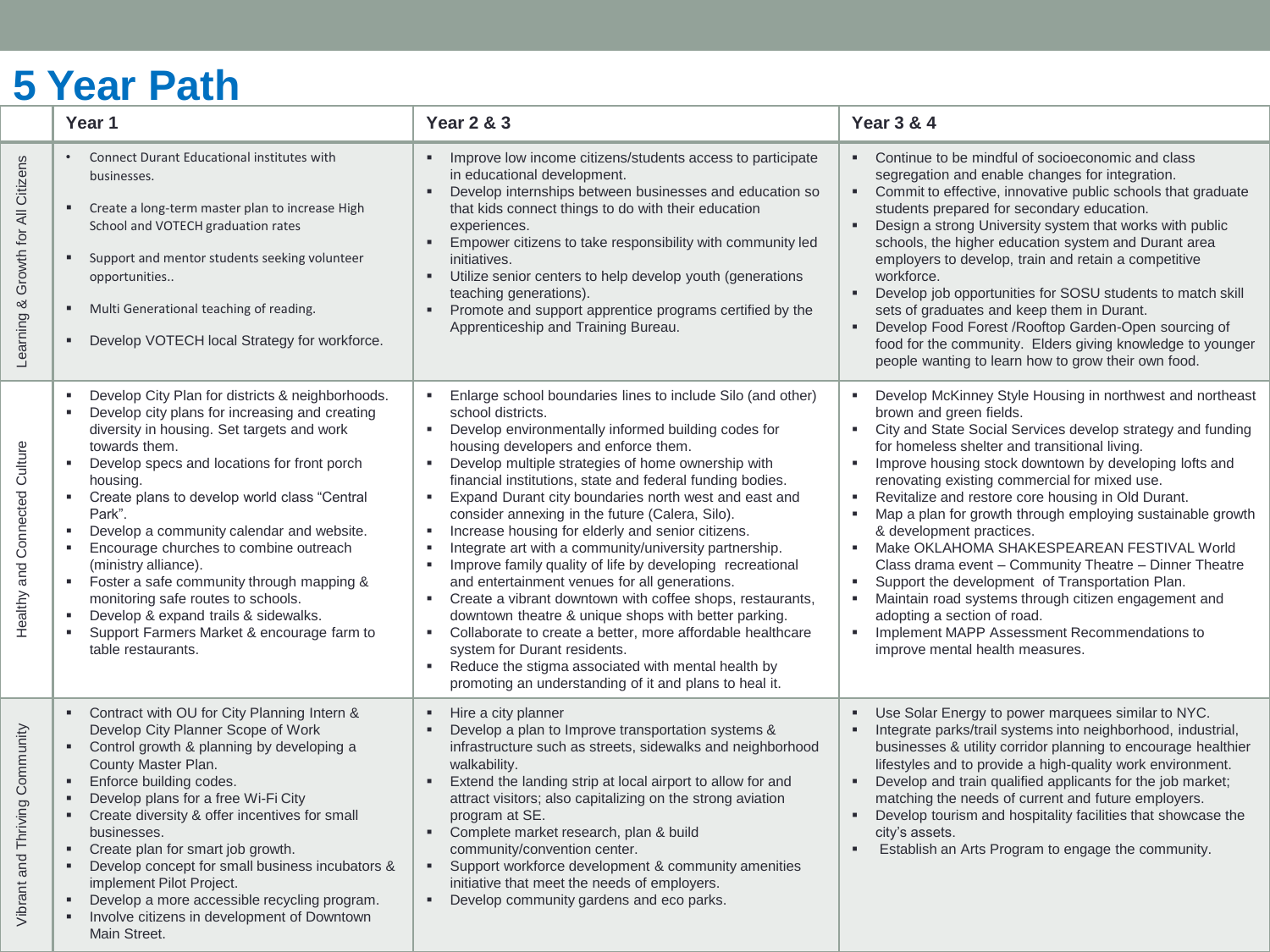## **Year 1 - Learning for All Citizens**

| <b>Objectives</b>                                                                               | <b>Possible Steps</b>                                                                                                                                                                                                                                                                                                                                                                                                                                                          | <b>Citizens</b>                                                                                                                                                                                                                                                                        | <b>Civil Society</b><br>(Non-Profit)                                                                  | <b>Civic Managers</b><br>(Government)                                                                                                                               | <b>Businesses</b>                                                                                                                                                                                                                                                                                        | <b>Possible</b><br><b>Leaders</b> |
|-------------------------------------------------------------------------------------------------|--------------------------------------------------------------------------------------------------------------------------------------------------------------------------------------------------------------------------------------------------------------------------------------------------------------------------------------------------------------------------------------------------------------------------------------------------------------------------------|----------------------------------------------------------------------------------------------------------------------------------------------------------------------------------------------------------------------------------------------------------------------------------------|-------------------------------------------------------------------------------------------------------|---------------------------------------------------------------------------------------------------------------------------------------------------------------------|----------------------------------------------------------------------------------------------------------------------------------------------------------------------------------------------------------------------------------------------------------------------------------------------------------|-----------------------------------|
| <b>Connect Durant</b><br><b>Educational institutes</b><br>with businesses.                      | Identify Top 10<br>$\bullet$<br>workforce opportunities.<br>Identify job vacancies<br>$\bullet$<br>that we are unable to fill.<br>Identify under-employed<br>$\bullet$<br>Establish a semi-annual<br>summit between<br>businesses and<br>VoTech/SOSU/High<br>School                                                                                                                                                                                                            | SOSU's<br>$\bullet$<br>President of<br><b>Student</b><br>Government<br>DHS' President of<br>$\bullet$<br><b>Student</b><br>Government<br><b>PTO</b><br>$\bullet$<br><b>Parent Advisory</b><br>$\bullet$<br>Council<br>Kay<br>$\bullet$<br>Barber/Career<br>Management<br>Center @ SOSU | • Employers<br>Association<br>• Young<br>Professional'<br>S<br>Organization<br>Chamber of<br>Commerce | • Superintende<br>nt of Schools<br>• Vo-Tech<br>Superintende<br>nt<br><b>DIA</b><br>$\bullet$ .<br>SOSU<br>$\bullet$ .<br>President<br><b>OK Works</b><br>$\bullet$ | • Choctaw<br><b>Nation</b><br>• Alliance<br>Health<br>• Alorica<br>Durant<br><b>Public</b><br><b>Schools</b><br>• Walmart<br>SOSU<br><b>Big Lots</b><br>Distributio<br>n Center<br>Indian<br>$\bullet$<br><b>Nation</b><br>Cardinal<br>$\bullet$<br>Glass<br>First<br>$\bullet$<br>United<br><b>Bank</b> | • DIA                             |
| Create a long-term<br>master plan to<br>increase High School<br>and Votech graduation<br>rates. | Preparation for children<br>entering kindergarten<br>Program to enhance<br>reading levels<br>Receiving education and<br>counselling on career<br>choices by 8 <sup>th</sup> grade in<br>connection to industry and<br>continued through high<br>school<br>Increased participation in<br>extracurricular activities<br>for youth.<br>1. Connect with<br>transportation<br>2. Identify and connect<br>donors with school to<br>donate band instruments<br>Identify volunteers to | <b>Parent Groups</b><br>$\bullet$<br>Teacher<br>Associations                                                                                                                                                                                                                           | Ministerial<br>$\bullet$<br>alliance<br>Churches<br>with<br>transportatio<br>n                        | Superintende<br>nts<br>• Votech<br>Superintende<br>nts                                                                                                              | <b>DIA</b><br>$\bullet$<br><b>Businesse</b><br>s with top<br>10<br>workforce<br>opportuniti<br>es<br><b>Businesse</b><br>$\bullet$<br>s for<br>donations<br>Library                                                                                                                                      | Duane<br>Merideth                 |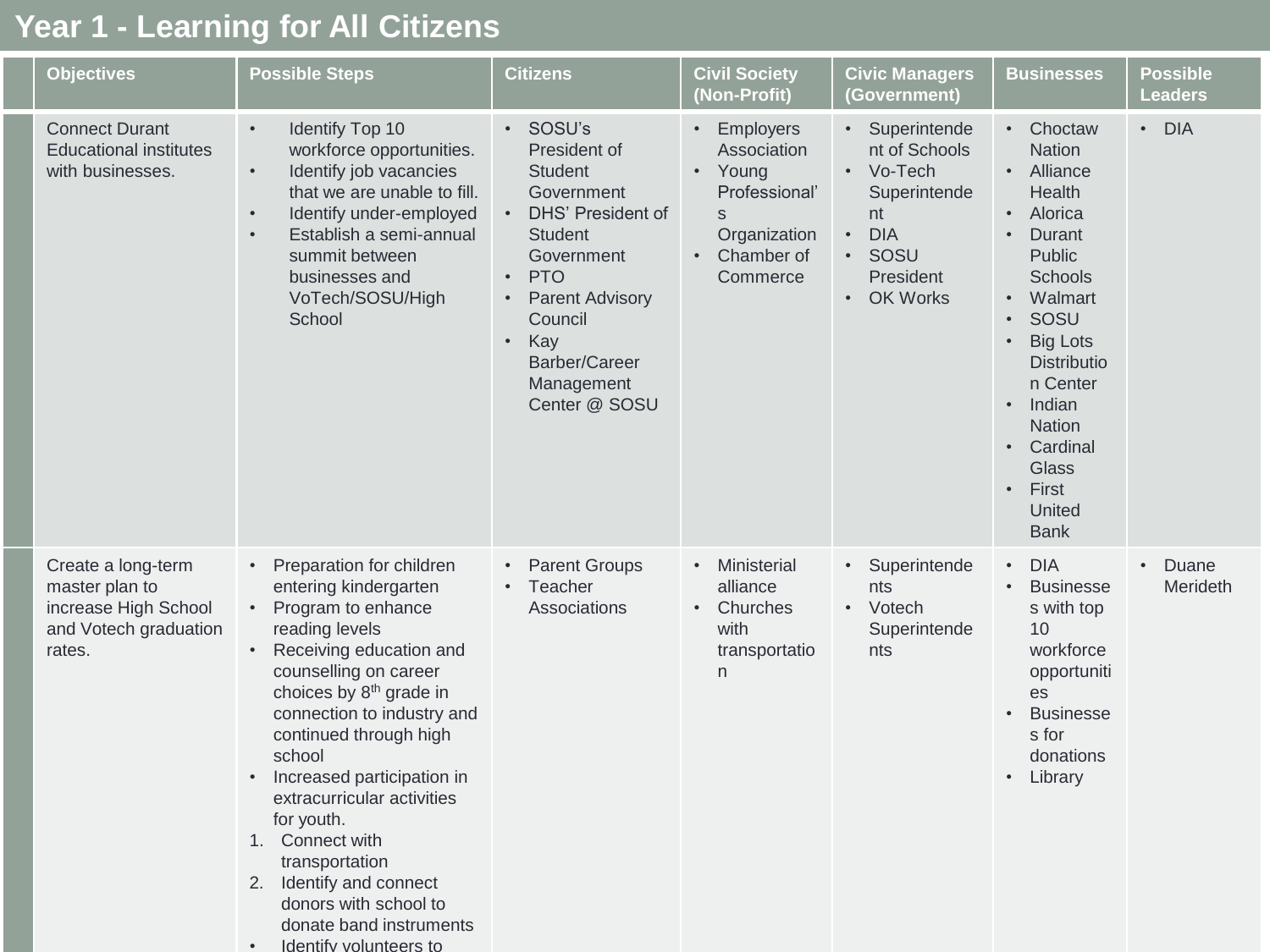## **Year 1 – Healthy and Connected Culture**

| <b>Objectives</b>                                                                                                                                 | <b>Possible Steps</b>                                                                                                                                                                                                                                                                                                                                                                                                                                                                                                                                                          | <b>Citizens</b>                                                                                                                                                   | <b>Civil Society</b><br>(Non-Profit)                                             | <b>Civic Managers</b><br>(Government)                                                             | <b>Businesses</b>                                                                                                                                                                                                                                                | Possible<br><b>Leaders</b>                                                                                                  |
|---------------------------------------------------------------------------------------------------------------------------------------------------|--------------------------------------------------------------------------------------------------------------------------------------------------------------------------------------------------------------------------------------------------------------------------------------------------------------------------------------------------------------------------------------------------------------------------------------------------------------------------------------------------------------------------------------------------------------------------------|-------------------------------------------------------------------------------------------------------------------------------------------------------------------|----------------------------------------------------------------------------------|---------------------------------------------------------------------------------------------------|------------------------------------------------------------------------------------------------------------------------------------------------------------------------------------------------------------------------------------------------------------------|-----------------------------------------------------------------------------------------------------------------------------|
| Develop<br>$\bullet$<br>subdivision plans<br>similar to<br>McKinney that<br>feature front<br>porch housing,<br>sidewalks, and<br>trails.          | • Work with City/County<br>leadership to invest in City<br>Planner resource<br>Work with local developer (s)<br>to promote a front porch<br>neighborhood concept.<br>Develop codes for county<br>development                                                                                                                                                                                                                                                                                                                                                                   | Kin Whittington                                                                                                                                                   |                                                                                  | <b>Marty Cook</b><br>$\bullet$<br>OU Institute of<br>Quality<br>Communities                       | Local<br>Housing<br><b>Developers</b><br>Subdivision<br>Developers<br><b>Buddy</b><br>Holder<br>Denny Hall<br>Dr. Ken<br>Whittington<br>Choctaw<br>$\bullet$<br><b>Nation</b><br><b>First United</b><br>$\bullet$<br><b>Bank</b><br><b>Realtors</b><br>$\bullet$ | Dr.<br>$\bullet$<br>Whittington                                                                                             |
| Develop<br>$\bullet$<br>City/County plans<br>for increasing and<br>creating diversity in<br>rental housing<br>including<br>Downtown<br>apartments | Use City Planner to develop<br>a planned approach to<br>housing development to<br>ensure needs of diverse<br>populations are met currently<br>and in the future.<br>Work with existing City<br>leadership to define<br>minimum standards for<br>inhabited dwellings within<br>Durant (if not yet defined),<br>and also to assure minimum<br>standards are met. No<br>tolerance for inhabited<br>dwellings that do not meet<br>minimum defined standards.<br>Identify possible developers<br>Identify buildings and lots<br>downtown that can be<br>utilized as downtown living | Home Owners<br>$\bullet$<br>Associations (if any)<br><b>Tammy Cross</b><br><b>Brenda Shipman</b><br>$\bullet$<br>Shane Knight<br>$\bullet$<br><b>Blake Wright</b> | <b>Durant Main</b><br><b>Street</b>                                              | <b>City Council</b><br><b>City Manager</b><br>Code<br>Enforcement<br>Marty Cook<br>Chad Hitchcock | <b>Realtors</b><br>Local<br>contractors<br><b>DIA</b><br>Shane<br>Knight                                                                                                                                                                                         | Shane<br>Knight<br>(Downtown)<br>DIA(outer<br>$\bullet$<br>development<br>Chad<br>$\bullet$<br><b>Hitchcock</b><br>(rental) |
| Create plans for a<br>$\bullet$<br>world class<br>"Central Park"                                                                                  | Work with community<br>$\bullet$<br>focus groups to develop a<br>vision for Carl Albert Park.<br>Create indoor outdoor pool<br>$\bullet$<br>Work with Texoma Health<br>Foundation for planning<br>and grant funding.                                                                                                                                                                                                                                                                                                                                                           | Chad Hitchcock (Park<br>Advisory Board)                                                                                                                           | <b>Durant Trails</b><br>and Open<br>Spaces<br><b>Texoma Health</b><br>Foundation | Keech Ballard,<br>$\bullet$<br>Parks and<br>Recreation                                            | Choctaw<br><b>Nation</b>                                                                                                                                                                                                                                         | <b>Durant Trails</b><br>and Open<br><b>Spaces</b>                                                                           |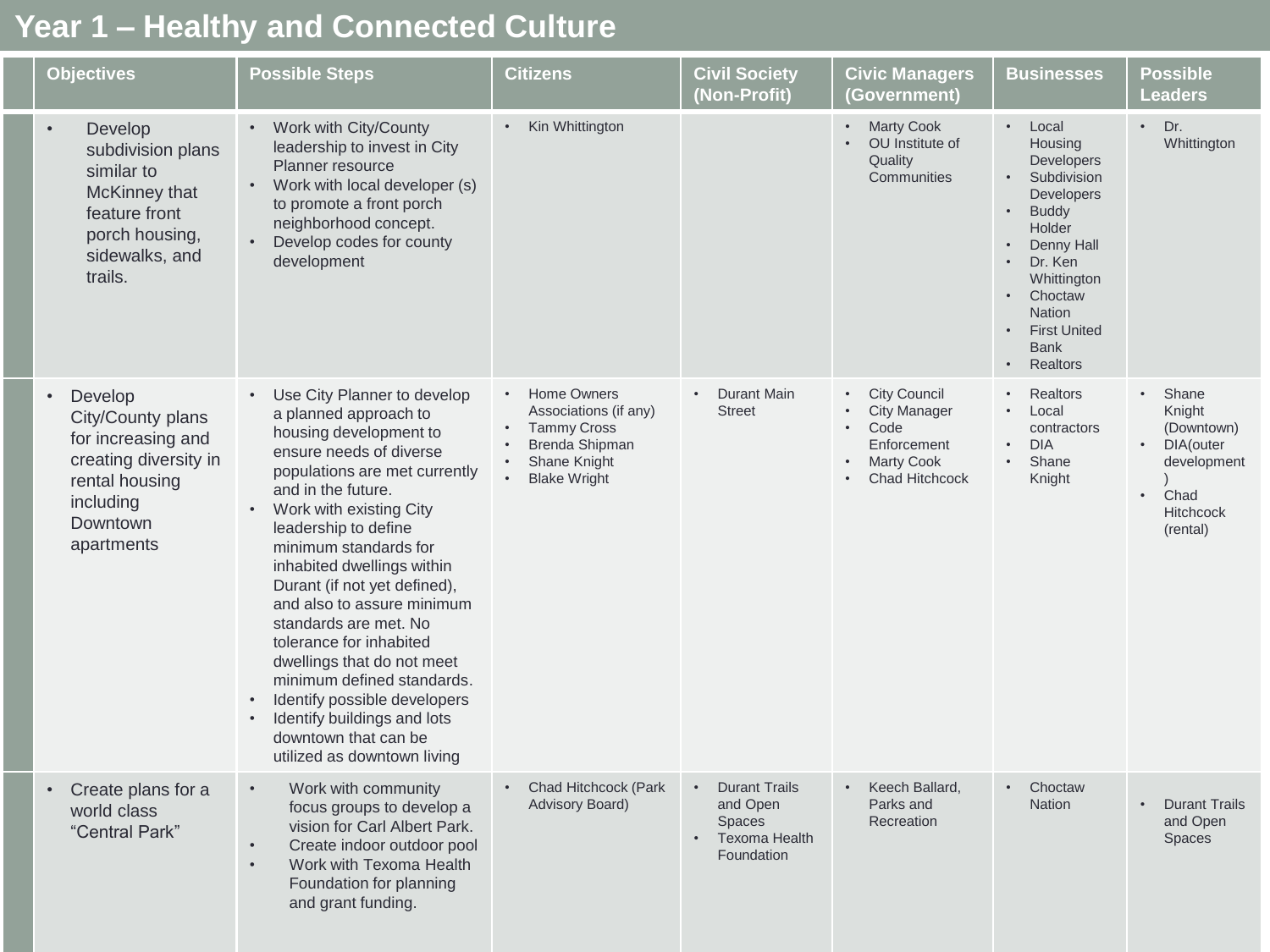## Year 1 - Healthy and Connected Culture

| <b>Objectives</b>                  |                                                                                          | <b>Possible Steps</b>                                                                                                                                                                                                                                                                                                                        | <b>Citizens</b>              | <b>Civil Society</b><br>(Non-Profit)                                  | <b>Civic Managers</b><br>(Government)                                                       | <b>Businesses</b>            | <b>Possible</b><br><b>Leaders</b>             |
|------------------------------------|------------------------------------------------------------------------------------------|----------------------------------------------------------------------------------------------------------------------------------------------------------------------------------------------------------------------------------------------------------------------------------------------------------------------------------------------|------------------------------|-----------------------------------------------------------------------|---------------------------------------------------------------------------------------------|------------------------------|-----------------------------------------------|
| Develop a<br>$\bullet$<br>calendar | community                                                                                | • Work with Tourism Trust<br>Board to develop a<br>community calendar.                                                                                                                                                                                                                                                                       |                              | • Churches<br>• Turning<br>Point<br>Coalition                         | • Chamber of<br>Commerce<br>• Tourism Trust<br><b>Board</b>                                 | • Bryan<br>County<br>Patriot | • Tourism<br><b>Board</b><br>Chair            |
| $\bullet$<br>alliance)             | Churches combine<br>outreach (ministry                                                   | • Work within existing<br>leadership structure of<br><b>Durant Ministerial Alliance</b><br>to formalize and expand<br>community outreach<br>efforts through area clergy<br>and churches                                                                                                                                                      |                              | Ministerial<br>$\bullet$<br>Alliance<br>Churches<br><b>United Way</b> |                                                                                             |                              | Pam<br>$\bullet$<br>Robinson                  |
| $\bullet$                          | Foster a safe<br>community through<br>mapping and<br>monitoring safe<br>routes to school | Work through City<br>resources to plan for and<br>then develop pedestrian<br>routes to and from<br>Durant's elementary<br>schools                                                                                                                                                                                                            |                              |                                                                       | <b>City Manager</b><br>$\bullet$<br><b>City Grants</b><br>$\bullet$<br>Writer               |                              | • JJ Wilson                                   |
| $\bullet$<br>sidewalks.            | Develop and<br>expand trails and                                                         | Continue to support<br>$\bullet$ .<br>development of trail<br>system.<br>• Work with City leadership<br>to examine current plans<br>and develop additional<br>plans for sidewalk<br>expansion.<br>Recognize the need for<br>safe pedestrian travel for<br>access to essential<br>services and key trade<br>areas.<br>• Work with City Grants | Sharon Robinson<br>$\bullet$ | <b>Durant Trails</b><br>and Open<br>Space                             | • City Manager<br>• City Streets<br>Department<br><b>City Grants</b><br>$\bullet$<br>Writer |                              | • Durant<br>Trails &<br>Open<br><b>Spaces</b> |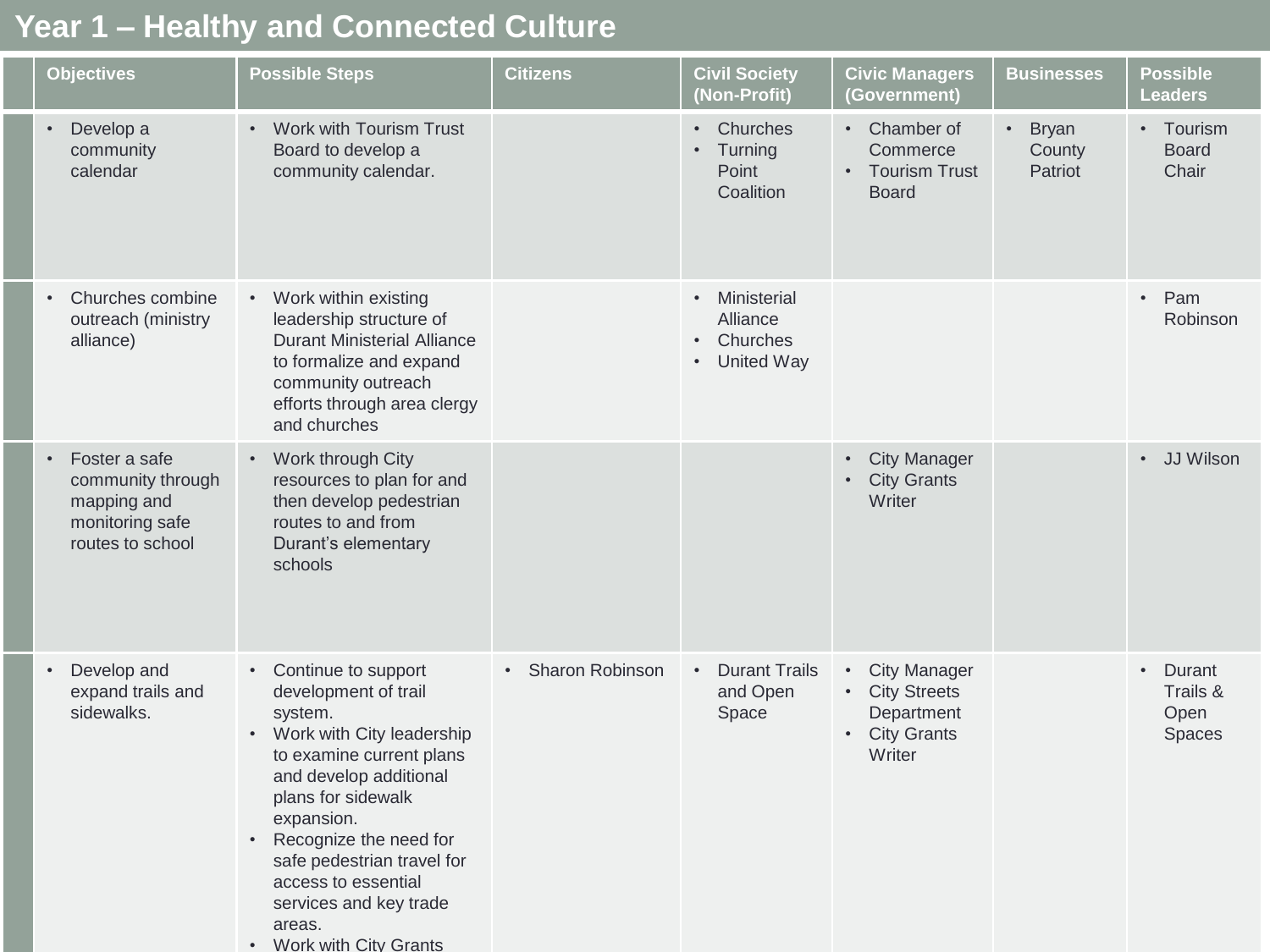# **2017 Plan Year 1 – Healthy and Connected Culture**

| <b>Objectives</b>                                                                                                                | <b>Possible Steps</b>                                                                                                                                                                                                                                                                                                                      | <b>Citizens</b>                                          | <b>Civil Society</b><br>(Non-Profit)                        | <b>Civic</b><br><b>Managers</b><br>(Government)        | <b>Businesses</b>                                                                             | <b>Possible</b><br><b>Leaders</b>                         |
|----------------------------------------------------------------------------------------------------------------------------------|--------------------------------------------------------------------------------------------------------------------------------------------------------------------------------------------------------------------------------------------------------------------------------------------------------------------------------------------|----------------------------------------------------------|-------------------------------------------------------------|--------------------------------------------------------|-----------------------------------------------------------------------------------------------|-----------------------------------------------------------|
| <b>Support Farmers</b><br>Market and<br>encourage farm to<br>table restaurant.                                                   | Promote Saturday<br>$\bullet$<br>Farmers Market and allow<br>for expansion if demand<br>warrants.<br>Promote development of<br>$\bullet$<br>relationships between<br>existing Durant<br>restaurants and Farmers<br>Market participants to<br>establish a farm to table<br>concept.<br>• Arrange meeting with Rick<br>Wells about expansion | TJ & Meg Ammos<br>$\bullet$<br>Sean Burrage<br>$\bullet$ | <b>Main Street</b><br>$\bullet$ .                           |                                                        | Farm to<br>$\bullet$<br>table rest.<br>Owner in<br><b>McKinney</b><br>(Rick Wells)<br>Journey | Dale<br>$\bullet$<br>Jackson,<br>Choctaw<br><b>Nation</b> |
| Coordination of<br>existing and/ or<br>development of<br>existing resources<br>to identify and<br>promote wellness<br>activities | Identify current wellness<br>$\bullet$<br>activities in the community<br>(ie. Basketball,<br>Swimming, Softball)<br>Develop a resource to<br>$\bullet$ .<br>highlight those activities(<br><b>Chamber Welcome</b><br>Packet)                                                                                                               | YMCA of SEOK                                             | YMCA of<br>$\bullet$ .<br><b>SEOK</b><br>(Mona<br>Campbell) |                                                        | <b>TSET Healthy</b><br><b>Living Grant</b>                                                    | $\cdot$ TSET                                              |
| Create a culture of<br>diversity and<br>equality                                                                                 | • Create more diversified<br>events<br>• Teach ESL at the local<br>library                                                                                                                                                                                                                                                                 |                                                          |                                                             | Bilingual<br>$\bullet$<br>conversation<br>at City Hall | • Library                                                                                     | Pastor<br>$\bullet$<br><b>Benito</b>                      |
|                                                                                                                                  |                                                                                                                                                                                                                                                                                                                                            |                                                          |                                                             |                                                        |                                                                                               |                                                           |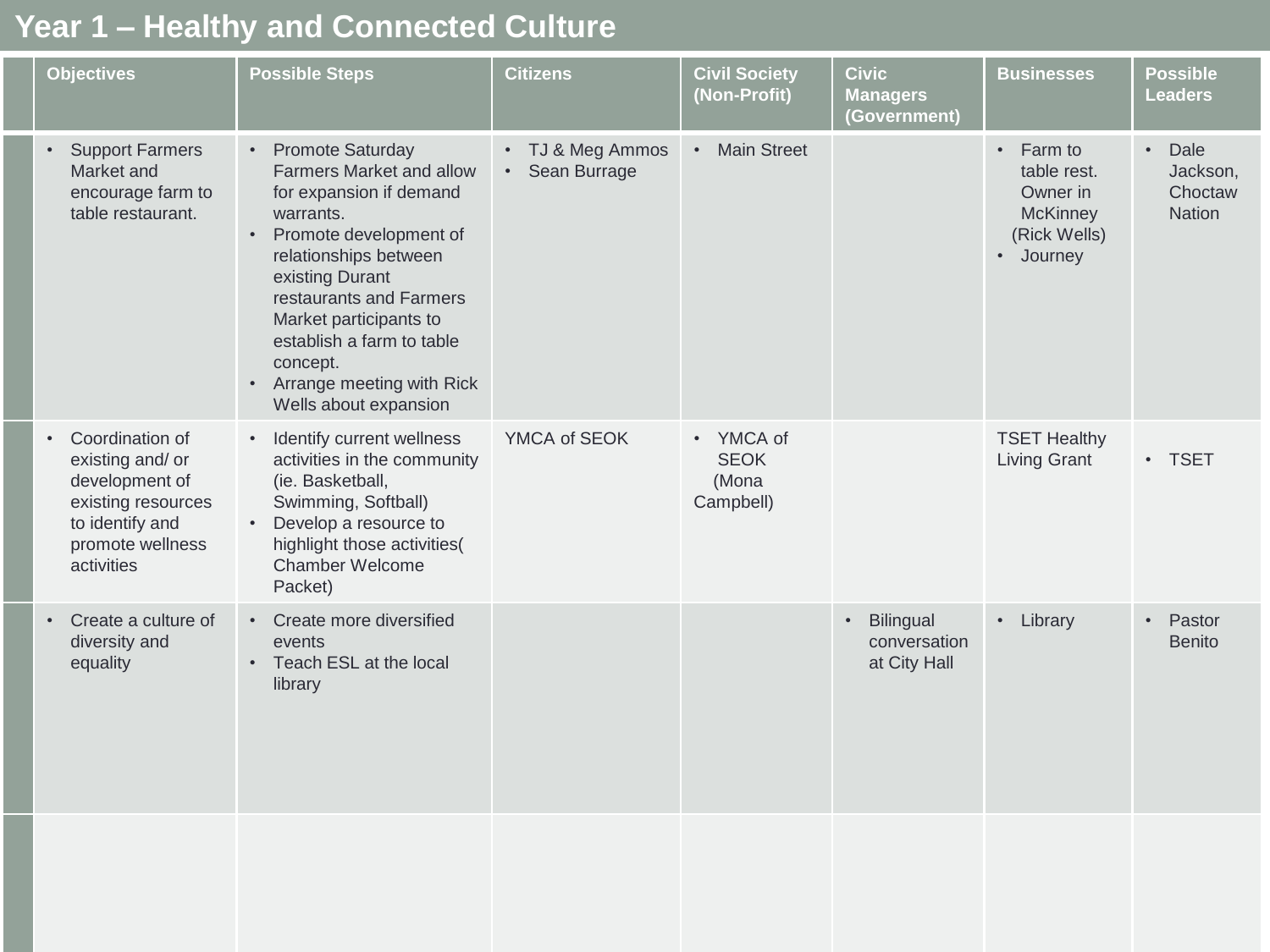## Year 1 - Vibrant and Thriving Community

| <b>Objectives</b>                                                                            | <b>Possible Steps</b>                                                                                                                                                   | <b>Citizens</b>                            | <b>Civil</b><br><b>Society</b><br>(Non-<br>Profit) | <b>Civic Managers</b><br>(Government)                                                                                                                                                                 | <b>Businesses</b>                                                          | <b>Possible</b><br><b>Leaders</b>                                                                 |
|----------------------------------------------------------------------------------------------|-------------------------------------------------------------------------------------------------------------------------------------------------------------------------|--------------------------------------------|----------------------------------------------------|-------------------------------------------------------------------------------------------------------------------------------------------------------------------------------------------------------|----------------------------------------------------------------------------|---------------------------------------------------------------------------------------------------|
| Contract with OU<br>Institute of Quality<br>Communities to<br>retain City Planning<br>Intern | Develop plans & budget<br>$\bullet$ .<br>for City Planner<br>• Develop Scope of Work<br>for City planner<br>Work with Choctaw<br>$\bullet$ .<br>Nation to share Planner | $\cdot$ OU<br>Institute<br>intern          |                                                    | <b>City Manager</b><br>$\bullet$<br><b>Choctaw Nation</b><br>$\bullet$<br>of Oklahoma<br>County<br>$\bullet$                                                                                          | • Housing/<br>subdivision<br>developers<br>realtors<br>$\bullet$           | • City Manager                                                                                    |
| Control growth &<br>planning by<br>developing a long<br>term County<br>Master Plan           | • Connect County and City<br>Voices<br>• Align City and County<br>codes/ordinances<br>• Identify growth perimeters<br>Develop a potential CDC                           | • OU Intern                                |                                                    | <b>City Council</b><br>$\bullet$<br>County<br>$\bullet$<br>Commissioners<br><b>State</b><br>$\bullet$<br>Representative<br><b>Rural Water</b><br><b>Districts</b><br><b>City Manager</b><br>$\bullet$ |                                                                            | OU Intern<br>$\bullet$<br><b>City Manager</b><br>Ron Boyer                                        |
| Enforce building<br>codes.                                                                   | Asses building issuers<br>Incentives for those<br>$\bullet$<br>following codes<br>Comprehensive issues<br>review City Wide and/or<br>focused sections                   | • Volunteer<br>S                           |                                                    | City<br>$\bullet$<br><b>Marty Cook</b><br>$\bullet$                                                                                                                                                   | Code<br>$\bullet$<br>Enforcement<br><b>Officers</b>                        | Destry<br>$\bullet$<br>Hawthorn                                                                   |
| <b>High Speed</b><br>Internet for<br>businesses &<br>residents                               | Develop Master plan for<br><b>City Municipal Fiber</b><br><b>Network</b><br>Capitalize on "Complete<br>Street Plan" w/ "Dig Once"<br>concept                            | $\cdot$ OU<br>Institute<br>Chris<br>Pierce |                                                    | <b>City Manager</b><br>$\bullet$<br><b>Choctaw Nation</b><br><b>Bryan County</b><br><b>DIA</b><br>$\bullet$                                                                                           | Cherokee Comm.<br>• Professional<br>Comm.<br>• Computer<br><b>Services</b> | Deputy City<br>$\bullet$<br>Manager<br>• IT Expert<br>SOSU or<br>Choctaw<br>Nation of<br>Oklahoma |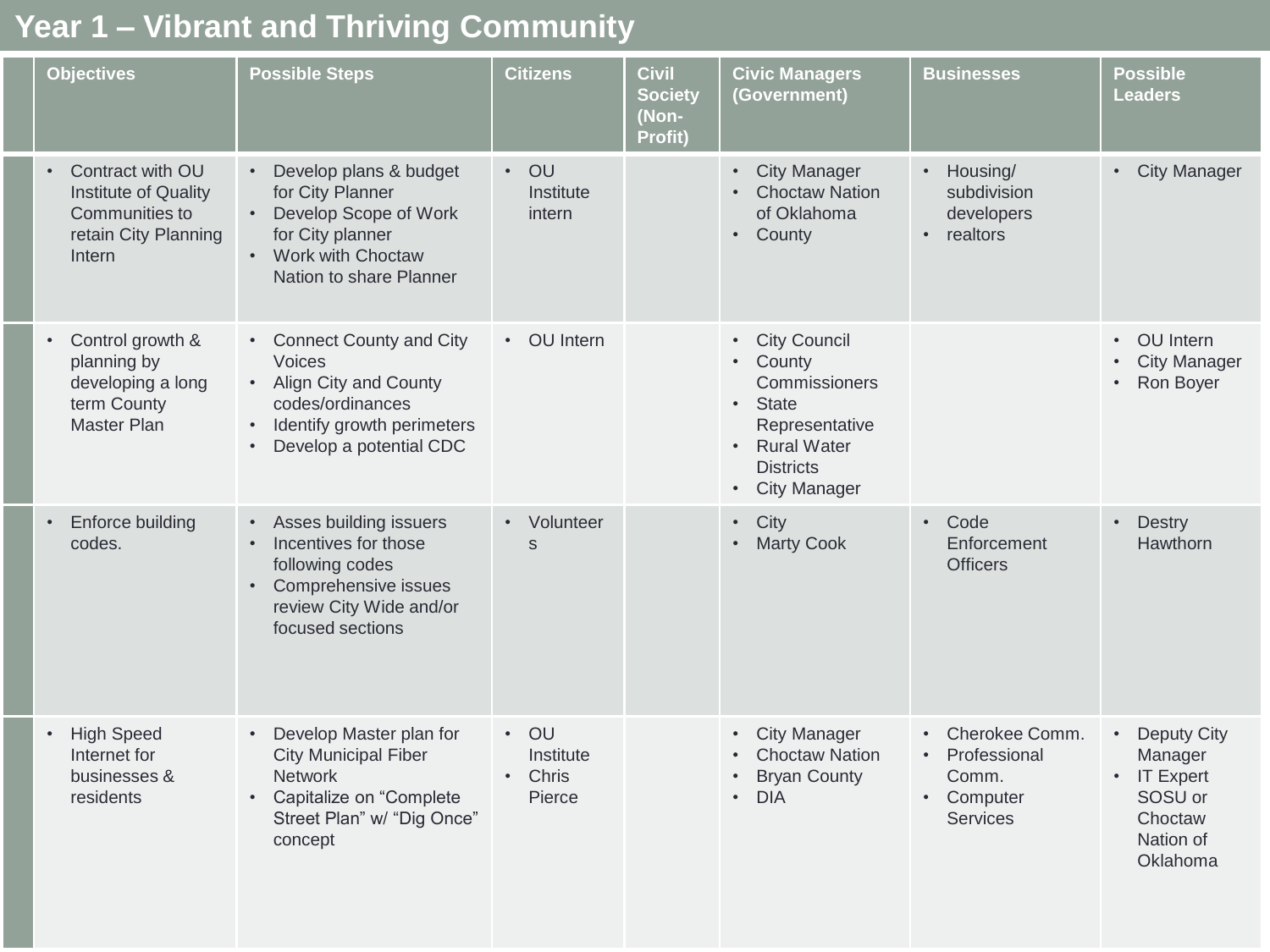## Year 1 - Vibrant and Thriving Community

| <b>Objectives</b>                                                                   | <b>Possible Steps</b>                                                                                                                      | <b>Citizens</b>                     | <b>Civil Society</b><br>(Non-Profit)                                   | <b>Civic Managers</b><br>(Government)         | <b>Businesses</b>                                                                                                | <b>Possible</b><br><b>Leaders</b>                           |
|-------------------------------------------------------------------------------------|--------------------------------------------------------------------------------------------------------------------------------------------|-------------------------------------|------------------------------------------------------------------------|-----------------------------------------------|------------------------------------------------------------------------------------------------------------------|-------------------------------------------------------------|
| Create diversity &<br>offer incentives for<br>small businesses                      | Develop incentive plans<br>$\bullet$<br>for small businesses<br>Contact Ioan institutions<br>Create map of all vacant<br>buildings in town |                                     | <b>Main Street</b><br>$\bullet$<br>Chamber of<br>$\bullet$<br>Commerce | • Community<br>Development<br><b>Office</b>   | <b>REI</b><br>$\bullet$<br><b>OKSBDC</b><br>$\bullet$<br><b>CNSBDC</b><br>$\bullet$<br><b>Banks</b><br>$\bullet$ | Community<br>$\bullet$<br>Developmen<br>t Office            |
| Develop concept for<br>small business<br>incubators &<br>implement Pilot<br>Project | Identify successful small<br>$\bullet$<br>businesses owners<br>Create mentorship<br>programs for those<br>wanting to start<br>businesses   |                                     | <b>Main Street</b><br>$\bullet$<br>Chamber of<br>$\bullet$<br>Commerce | • DIA                                         | <b>REI</b><br>$\bullet$<br><b>OKSBDC</b><br><b>CNSBDC</b><br>$\bullet$<br><b>Banks</b><br>$\bullet$              | <b>REI</b><br>$\bullet$                                     |
| Develop a more<br>accessible recycling<br>program                                   | <b>Develop Glass Recycling</b><br>$\bullet$<br>program<br>Create a pilot curbside<br>$\bullet$<br>recycling for City's<br>residence        | <b>Libby Callicoat</b><br>$\bullet$ |                                                                        | City of Durant<br>$\bullet$<br>City of Calera | • Cardinal<br><b>Glass</b><br>Choctaw<br>$\bullet$<br>Nation<br>Recycling                                        | <b>Tracy Horst</b><br>$\bullet$ .<br>Deputy CM<br>$\bullet$ |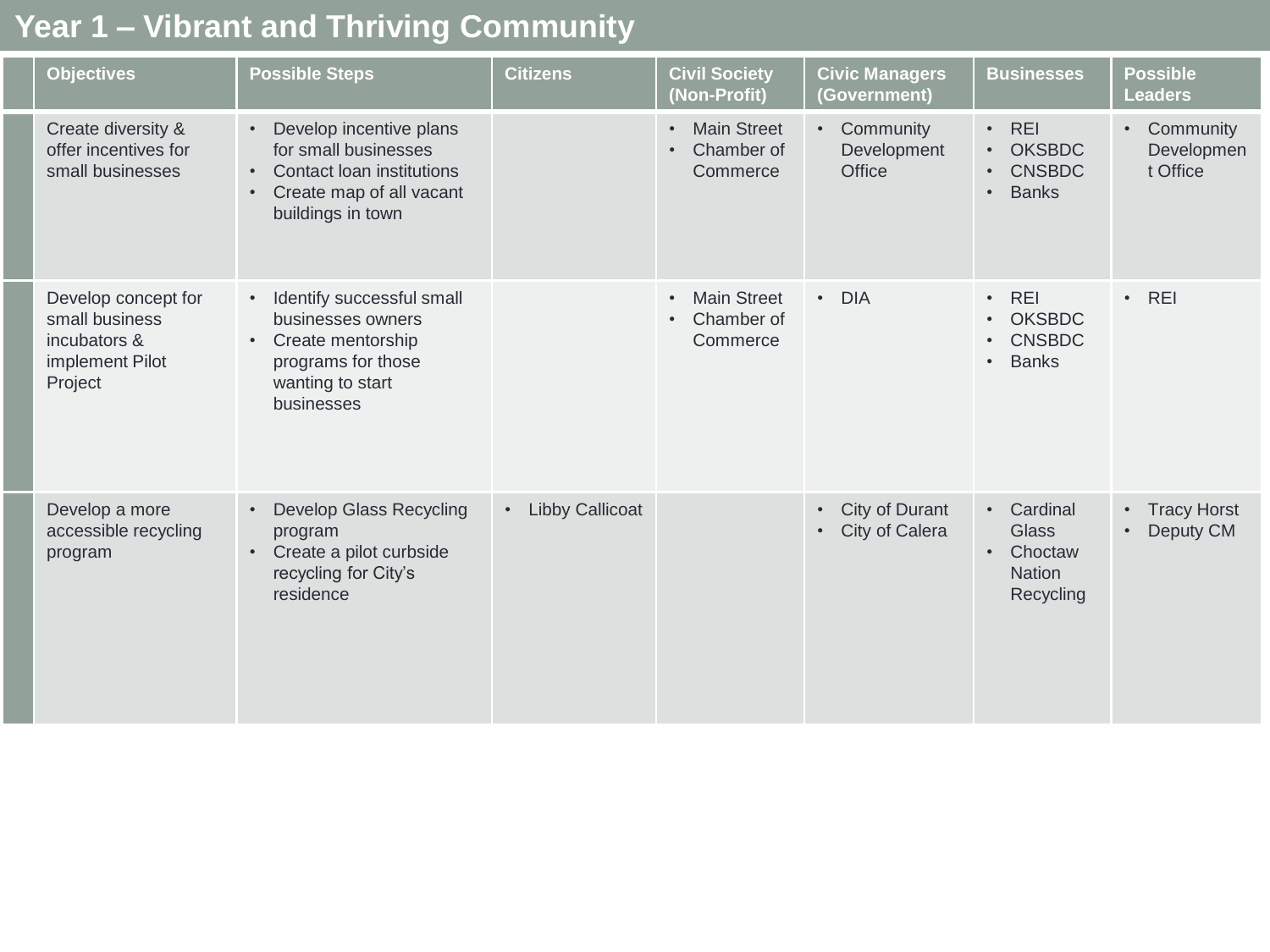## Year 1 - Vibrant and Thriving Community

| <b>Objectives</b>                                                 | <b>Possible Steps</b>                                                                                                                                                           | <b>Citizens</b>                                                                                            | <b>Civil Society</b><br>(Non-Profit) | <b>Civic Managers</b><br>(Government) | <b>Businesses</b> | <b>Possible</b><br><b>Leaders</b>                    |
|-------------------------------------------------------------------|---------------------------------------------------------------------------------------------------------------------------------------------------------------------------------|------------------------------------------------------------------------------------------------------------|--------------------------------------|---------------------------------------|-------------------|------------------------------------------------------|
| Involve citizens<br>in development of<br>Downtown Main<br>Street. | • Work with John Wyatt to get<br>information on Just Serve<br>• Find Developers to create<br>downtown apartments<br>• Work with entrepreneurs to<br>help with start up business | • John Wyatt<br><b>Blake Wright</b><br><b>Tammy Cross</b><br>Brenda Shipman<br>$\bullet$<br>• Jeff Woodard | Durant Main<br>$\bullet$ .<br>Street |                                       |                   | · Stephanie<br>Gardner with<br>Durant Main<br>Street |
|                                                                   |                                                                                                                                                                                 |                                                                                                            |                                      |                                       |                   |                                                      |
|                                                                   |                                                                                                                                                                                 |                                                                                                            |                                      |                                       |                   |                                                      |
|                                                                   |                                                                                                                                                                                 |                                                                                                            |                                      |                                       |                   |                                                      |